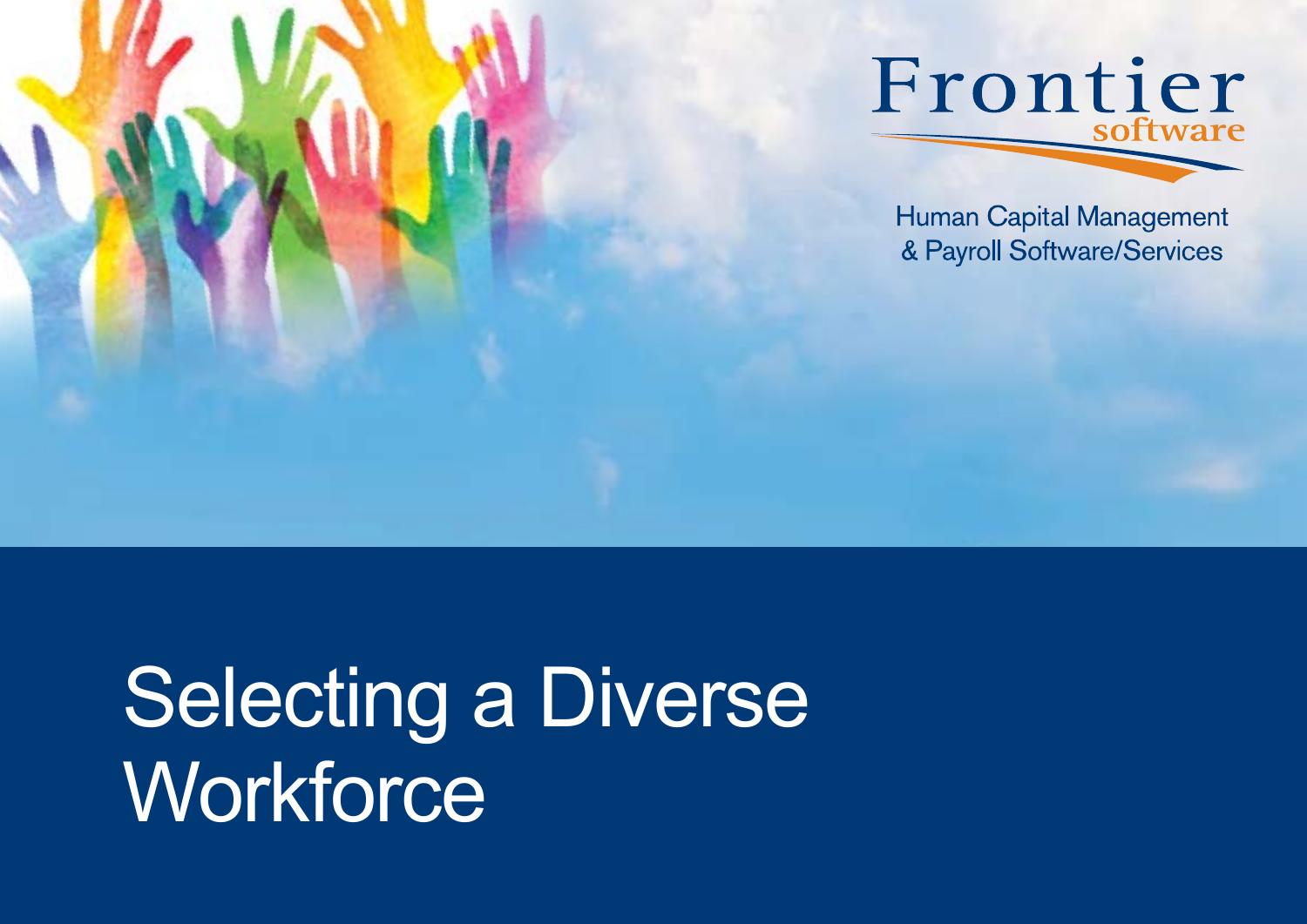| <b>Studies support diversity</b>             |    |
|----------------------------------------------|----|
|                                              |    |
| Diversity benefits are not just financial    |    |
| <b>Diversity and seniority</b>               |    |
| Why is diversity hard to achieve?            | 8  |
| Unconscious bias. The enemy of diversity     | 10 |
| <b>Managing unconscious bias</b>             | 12 |
| Use objective data to trump unconscious bias | 14 |
| The interview minefield                      | 18 |
| <b>Conclusion</b>                            | 23 |



## Table of contents

### Studies support diversity

The pursuit of diversity in organisations is not just an ethical issue. Numerous studies show that companies with diverse workforces return higher profits.

Further evidence suggests that women in executive or director-level roles generate better returns to shareholders. In Australia, companies with boards comprising at least 25% women performed an average of 2% better per year than the top 200 Australian Stock Exchange companies, and more than 7% better per year than companies with no women on their boards.



Human Capital Managemen & Payroll Software/Services



Based on a Frontier Software webinar with Martyn Rogers, Managing Director and Founder of the Rogers Group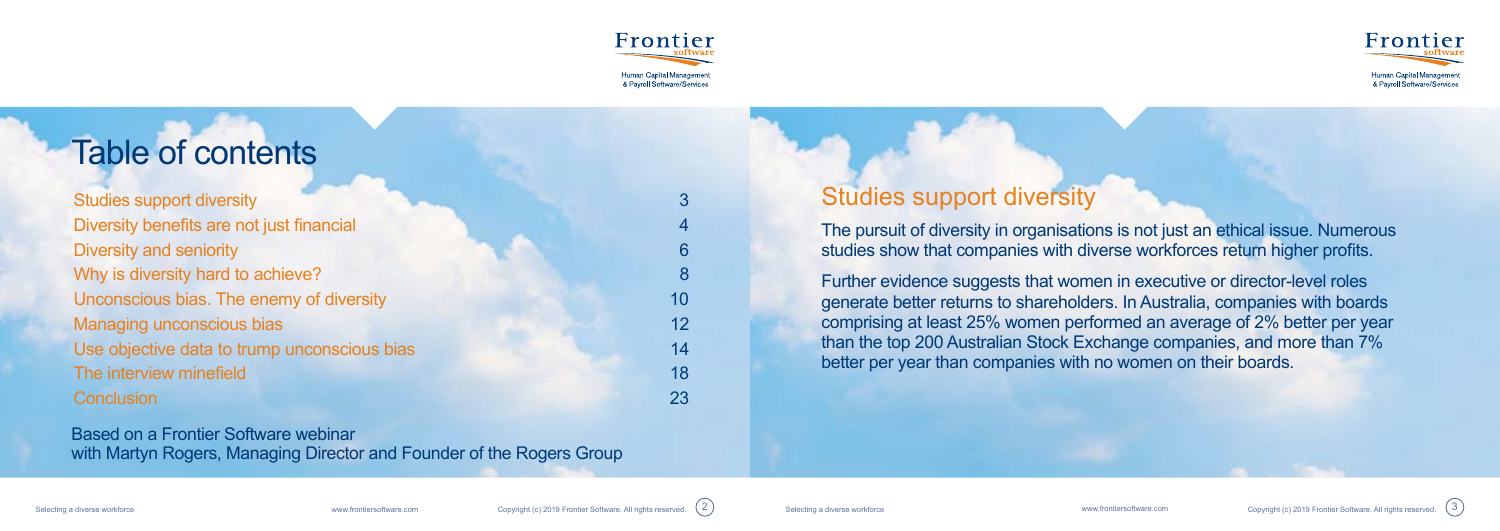



Diversity benefits are not just financial

Profit aside, diversity has been associated with several other business benefits such as:

- **• Better market share**
- **• More innovation & creativity**
- **• Better capacity to recruit and retain staff.**

Employees typically support diversity within their workplaces. There is a common belief that a diverse group of colleagues adds greater perspective to the resolution of daily challenges. Diversity is reported to keep teams motivated and focussed for longer.

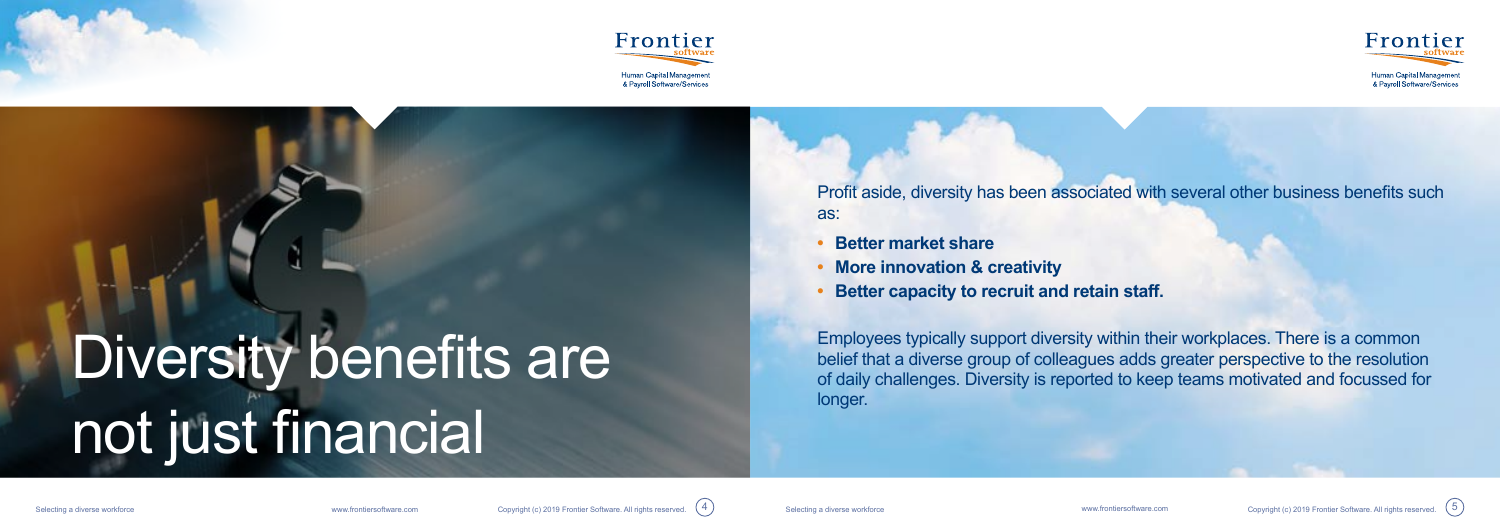



Diversity in senior leadership roles has been shown to produce better company results. Despite the documented benefits of diversity, a simple analysis of senior leadership in the US reveals an interesting statistic; around 60% of CEOs are male and stand more than 6ft (183 cm) tall. However, men of this height represent only 15% of the total population. Similarly, in Australia, a significant number of senior leadership roles are held by men who share first names, such as John, Peter or David.

Diversity studies in Australia also show a general decline in women holding senior roles in the top 200 Australian Stock Exchange listed companies.

## Diversity and seniority



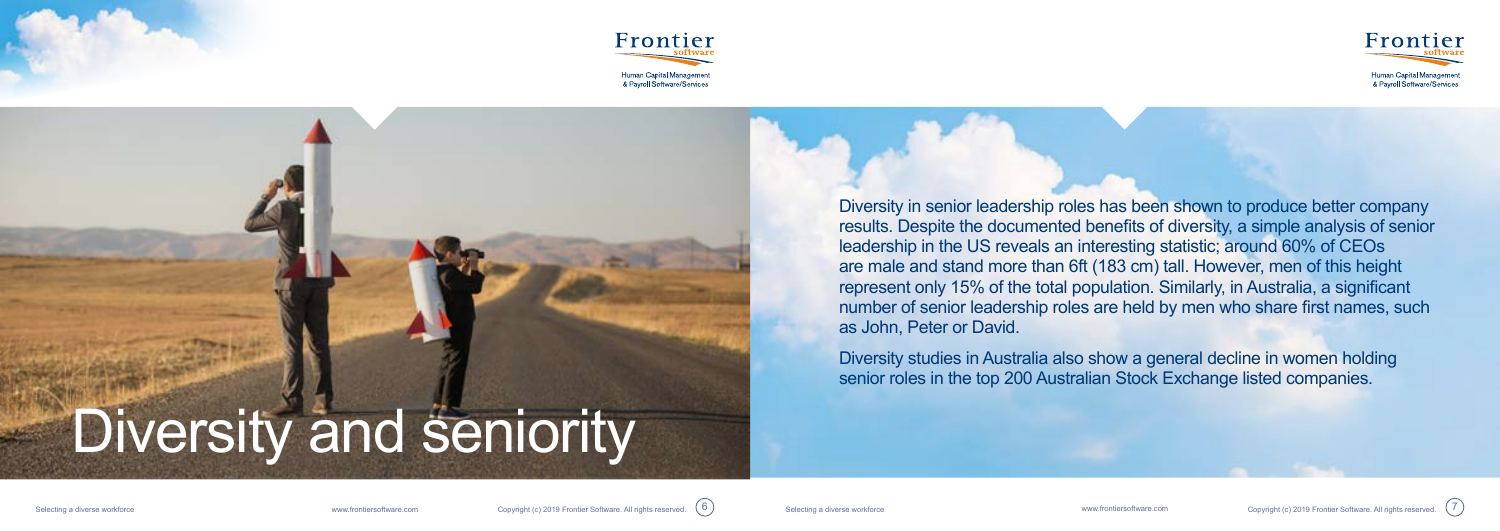Human beings are hard-wired to discriminate. We seek to decide whether others are a part of our group, or outsiders. Driven by the amygdala located deep in our brain, this unconscious process of classification is linked to our survival instinct, but still impacts decisions made by recruiters. An obvious example of unconscious classification is skin colour, but others include groupings based on



Human Capital Management & Payroll Software/Services







# Why is diversity hard sender, education levels, place of residence, clothing, accents, etc. to achieve?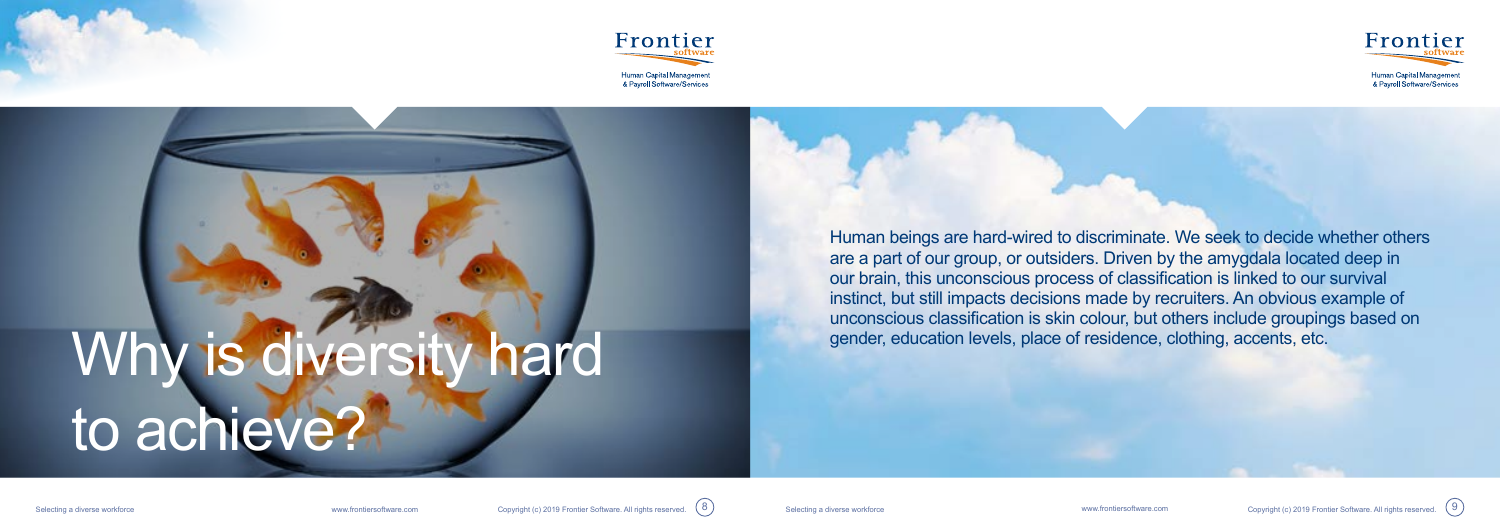As human resource professionals you must remember the influence of the amygdala. Individuals will often have a pre-conceived notion of the ideal candidate, against which they will then try, unconsciously, to compare applicants. This is an example of what recruiters refer to as an "unconscious bias".

There are approximately 100 documented biases that can impact objective recruitment decision making. When activated, the biases push a recruiter toward selecting the candidate that meets their preconceptions.

With such a volume of biases working outside of conscious thought, but influencing decisions, the challenge to build a diverse workforce is made more difficult.



Human Capital Managemer & Payroll Software/Services







Unconscious bias.

The enemy of diversity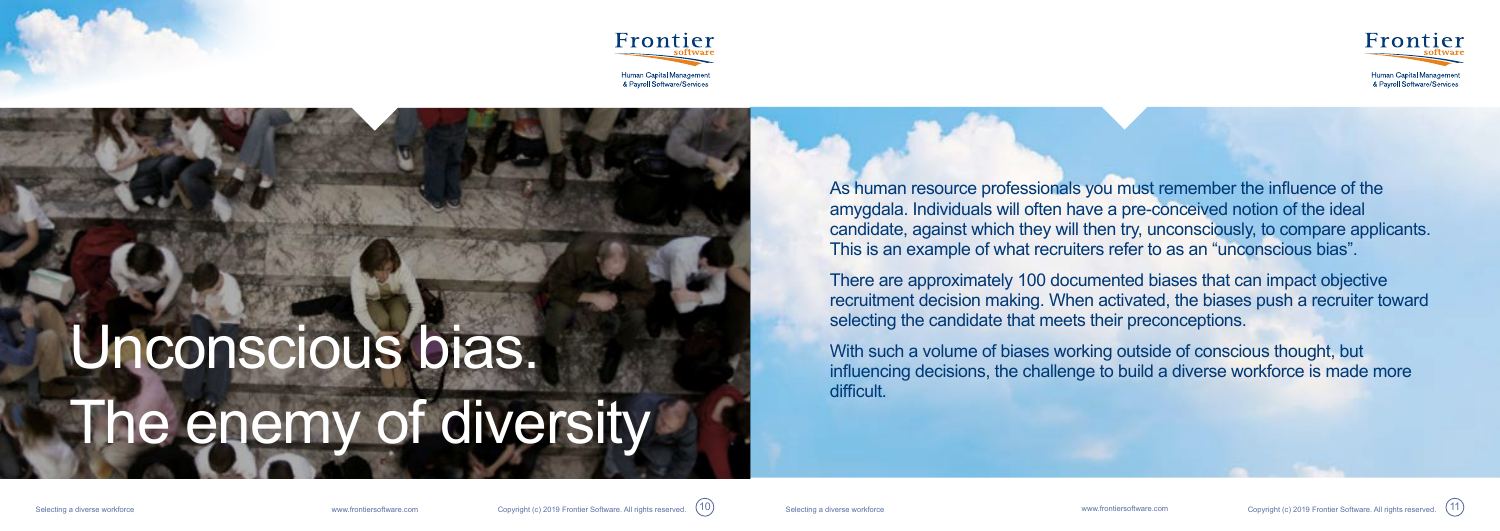One of the best ways to manage unconscious bias is to remove data items that might trigger them. Studies show that resumes with gender-specific names are treated differently by recruiters. A study gave recruiters identical resumes where the only difference was the applicant name. Typically, the applicants with male names were thought to have a greater depth of experience, were considered more likely to be hired and likely to earn a higher salary than their female named competition. Other studies have equated names with skin colour then extrapolated the likelihood of physical size and tendencies toward violence.

**IDEADMETER** 



Human Capital Managemer & Payroll Software/Services





# The simple solution to such an extrapolation is to de-identify resumes so they contain no: name, age, gender, race, ethnic origin, etc. unconscious bias

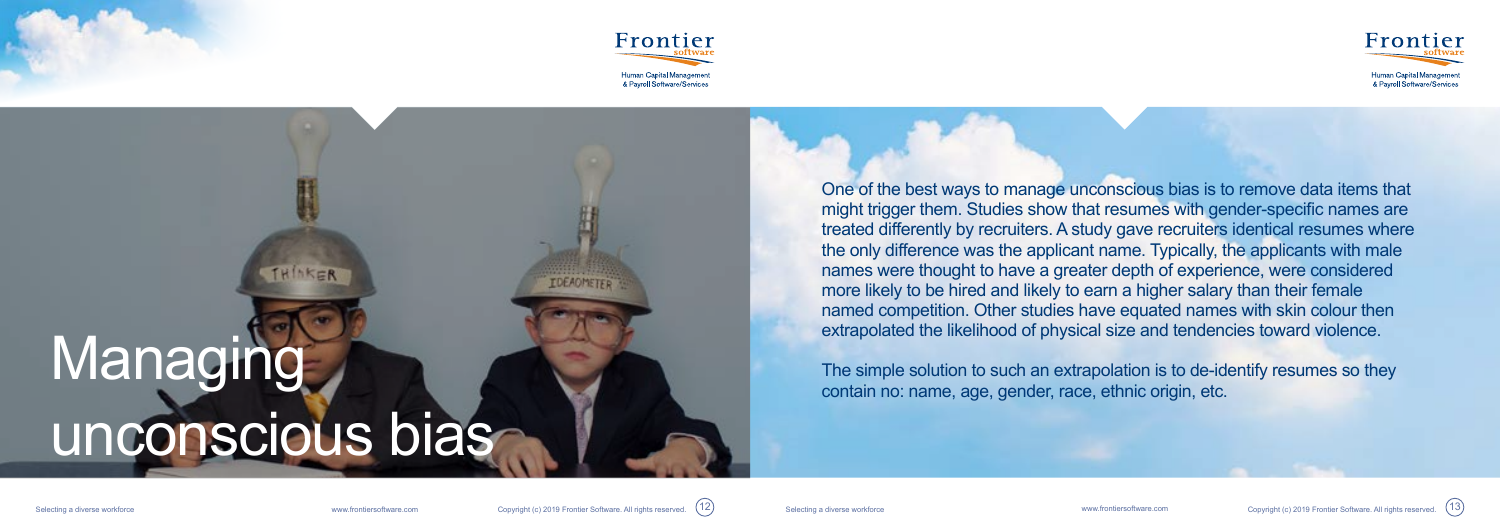Human resource professionals can overcome bias by employing tools and techniques to objectively assess candidates on their skills and potential. Such tools include basic reviews of experience through to interviews and assessment centres. According to Frank L Schimdt (1998), each assessment technique has a predictive validity, or score, that shows how well the measure can predict candidate success in the role.





E Objective data to and the processes in combination with former tool will maximise the objective data to you are using fewer effective measures to ensure predictive validity. trump unconscious bias

The validity ladder (page 24) shows various selection methods and their associated validities, based on decades of studies. Using higher validity processes in combination with former tool will maximise the objective information.



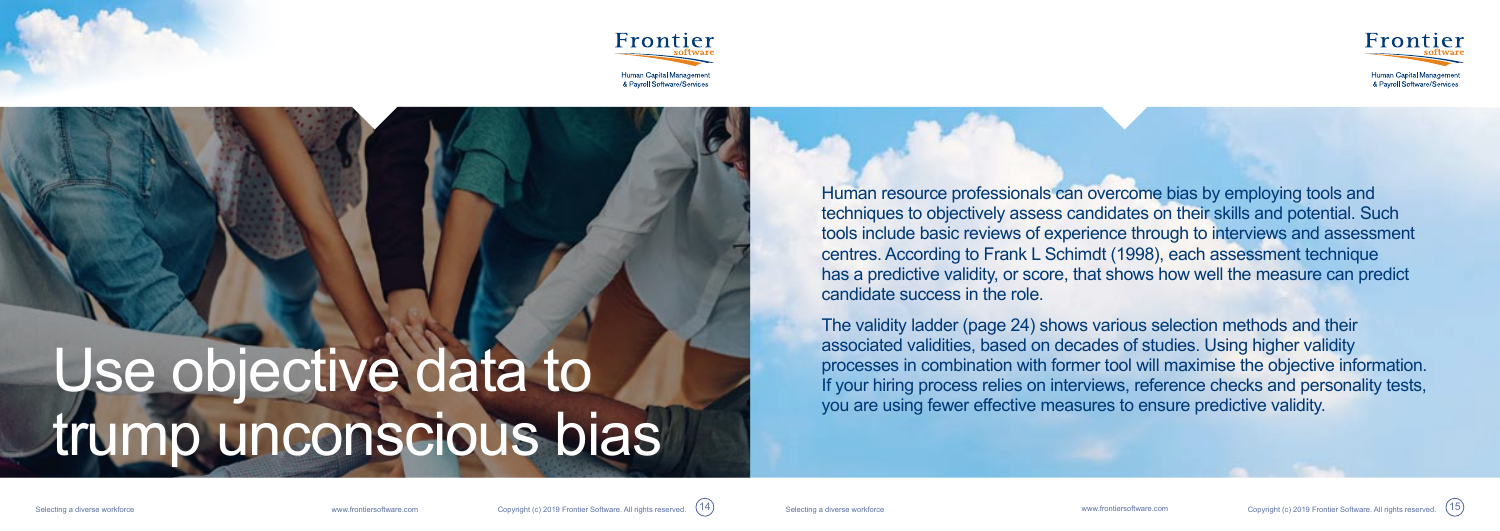









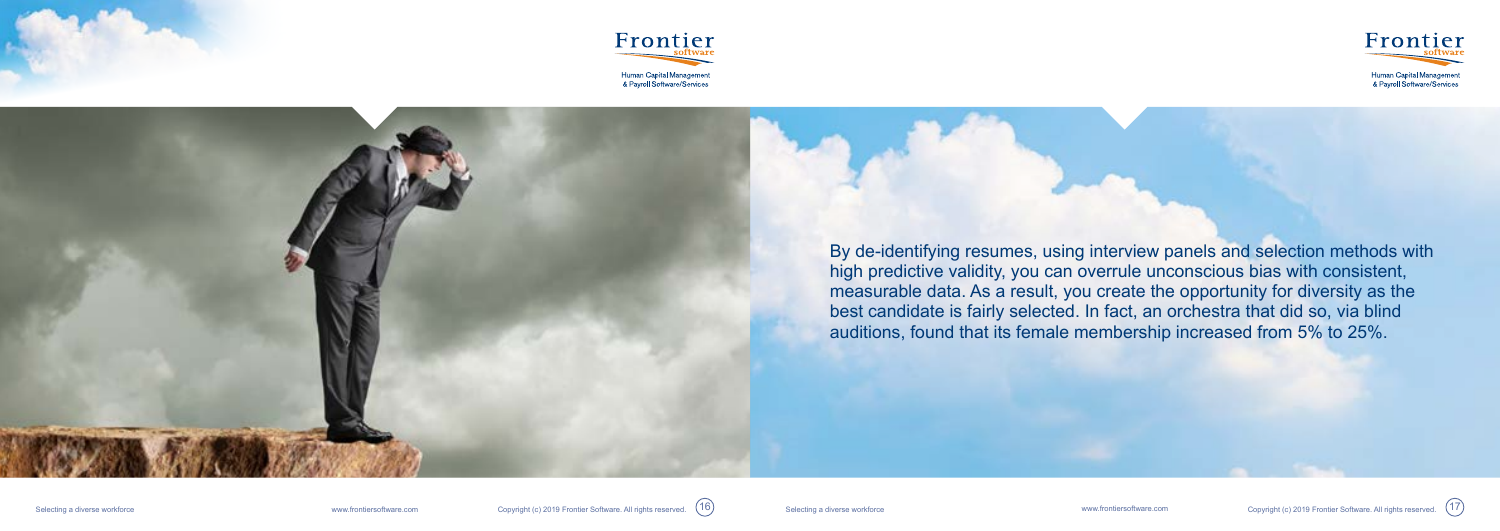## Interview minefield



Human Capital Manageme & Payroll Software/Services





Relying on interviews alone to assess applicants is fraught with danger. In most organisations, interviewers are untrained and unprepared. They don't know how to conduct an effective behavioural interview and they don't use added measures, such as testing, to rank candidates. Hence, they are susceptible to unconscious bias. Organisations rarely require line managers to develop interview skills as a competency.

Applicants can access many websites that can coach them on interview questions and answers. Other websites reveal the questions specific employers will ask which permits the applicant to prepare beforehand. The interview becomes a performance where the applicant knows the right things to say and do.

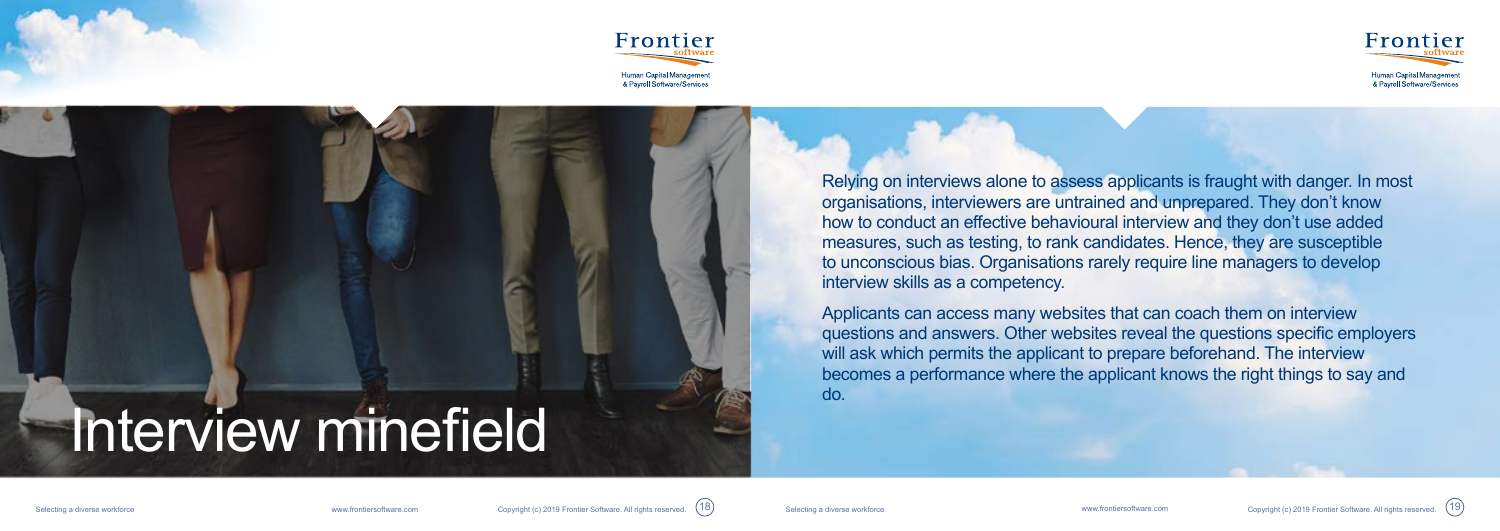







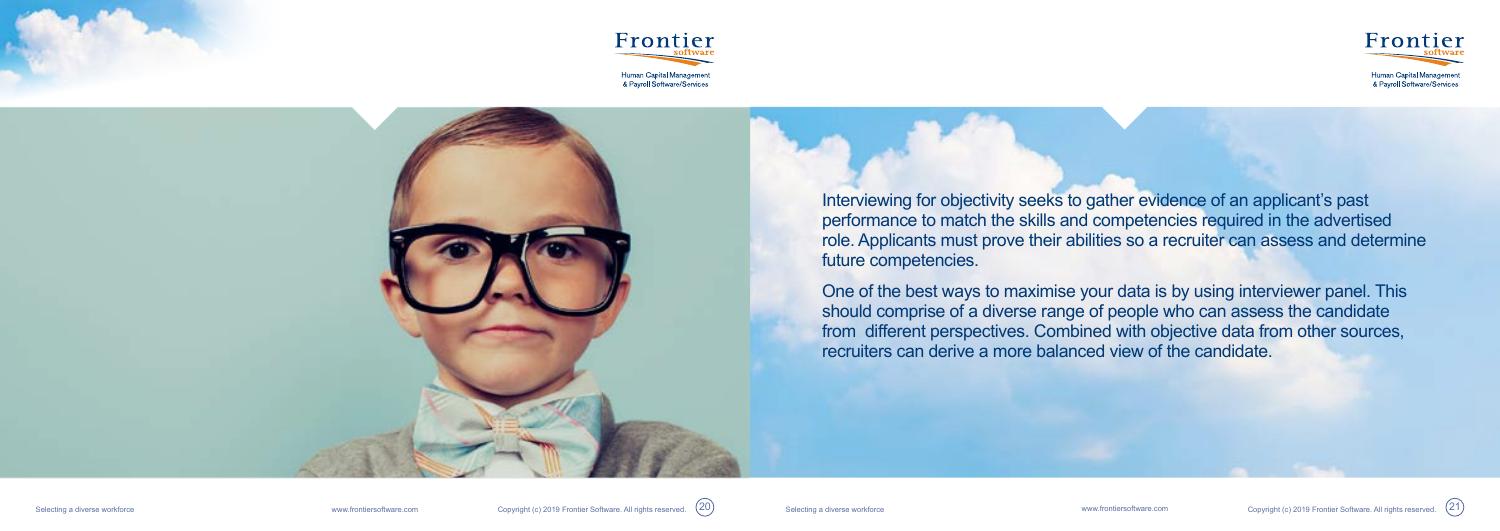







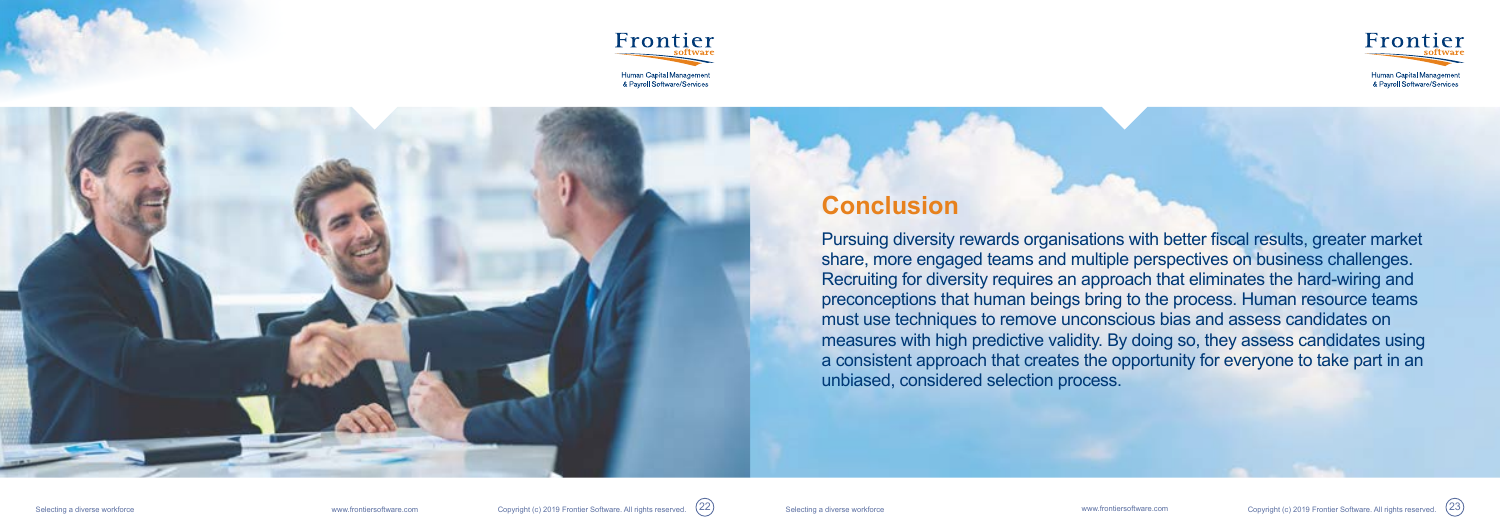### MARTYN ROGERS

Martyn Rogers has been employed in Senior Leadership roles at a number of international companies since 1984, culminating in his appointment as National Sales & Marketing Manager for Bell South Australia in 1990.

The Rogers Group was formed In May 1991, upon securing the Australian distribution rights for The McQuaig System™, (which he had used continuously as a client since 1985).The Rogers Group focuses on hiring strategy and management techniques as its principal lines of business. Having started virtually from nothing, the company's extensive client list now includes many blue-chip national organisations such as Kellogg, Campbell Arnotts, A & G Insurance, CSR, Mantra Group, AP Eagers Group, Veolia,Glencore, Raine & Horne and many local government bodies.

Amongst Martyn's many areas of expertise he specialises in behavioural issues in the workplace and understanding personalities. His subject areas range from recruitment and selection, through management of staff and teams, to senior leadership.

Martyn is a Fellow of the Institute of Sales & Marketing Management, an internationalorganisation for senior sales managers, and a Fellow of the Australian Institute of Management, for whom he additionally acts as consultant and supplier of psychometric assessment and development services.

**@** info@rogersgroup.com.au and @MartynRogers and @MartynRogers and @MartynRogers and @MartynRogers and @MartynRogers













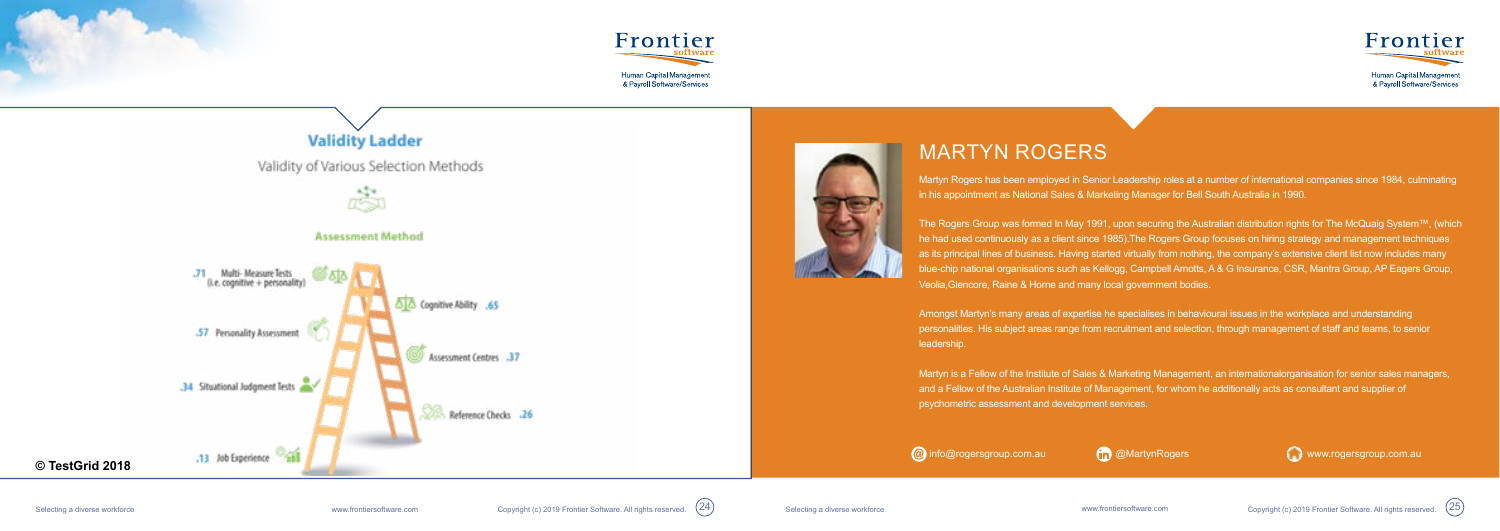